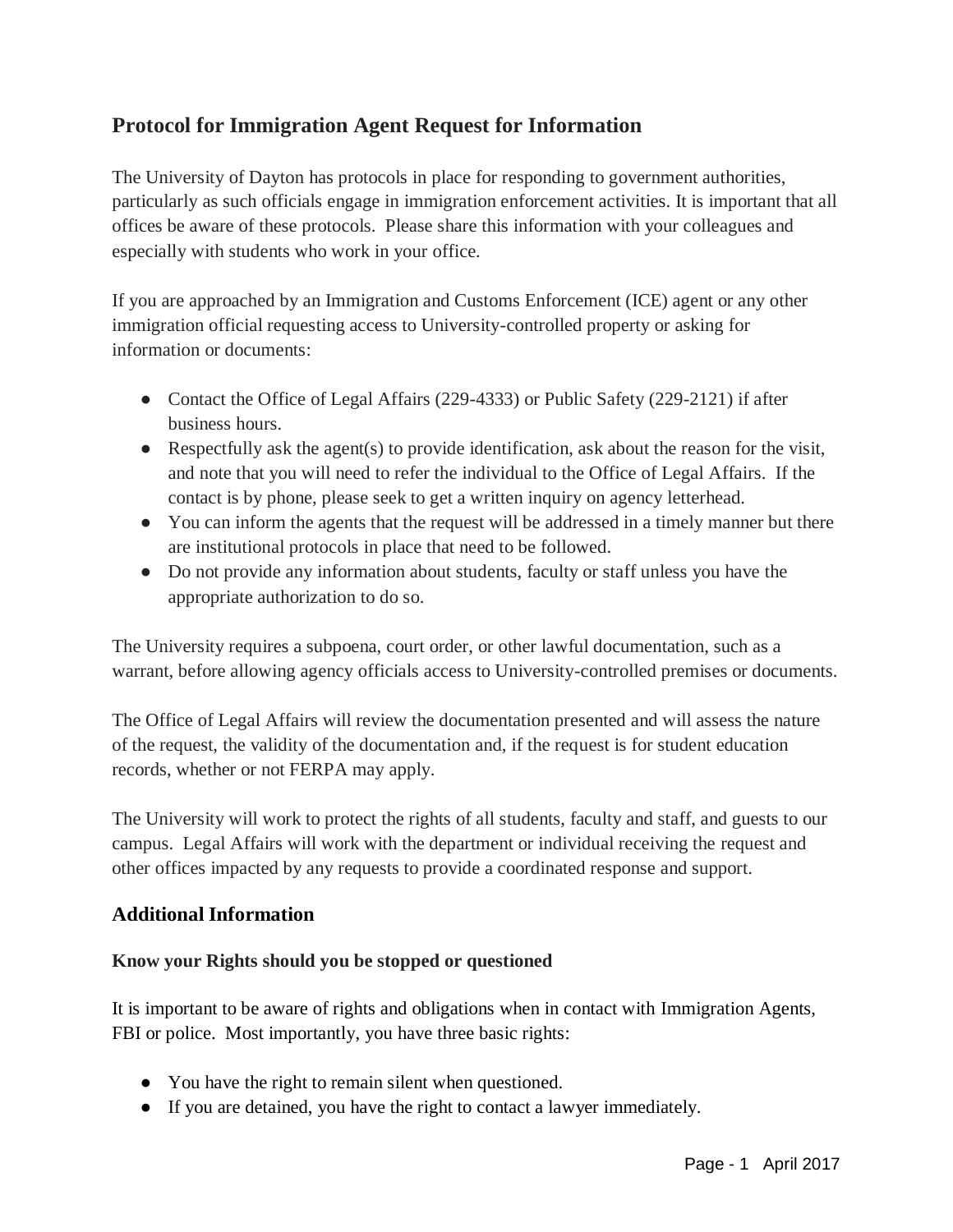● You have the right to refuse to sign anything without consulting with an attorney.

Organizations like the American Civil Liberties Union [\(https://www.aclu.org/know-your-rights\)](https://www.aclu.org/know-your-rights) and the National Immigration Law Center [\(https://www.nilc.org/get-involved/community](https://www.nilc.org/get-involved/community-education-resources/know-your-rights/)[education-resources/know-your-rights/\)](https://www.nilc.org/get-involved/community-education-resources/know-your-rights/) provide helpful information regarding these rights and obligations, in multiple languages. They also have printable cards you can carry with you.

## **Support on Campus**

We urge anyone experiencing distress or needing support to consider the following offices and individuals as resources:

| <b>Office</b>                                      | <b>Contact Information</b>                                                                                                                    |
|----------------------------------------------------|-----------------------------------------------------------------------------------------------------------------------------------------------|
| Center for International Programs                  | Tim Kao, Director of International Student and Scholar<br><b>Services</b><br>tkao1@udayton.edu or 937.229.2770                                |
| Office of Multicultural Affairs                    | Patty Alvarez, Assistant Dean of Students and Director of<br><b>Multicultural Affairs</b><br>palvarez1@udayton.edu or 937.229.3634            |
| <b>Campus Ministry</b>                             | Crystal Sullivan, Director of Campus Ministry<br>csullivan1@udayton.edu or 229-3369                                                           |
| Office of Diversity and Inclusion                  | Larry Burnley, Vice President for Diversity and Inclusion<br>lburnley1@udayton.edu or 937.229.4073                                            |
| Human Rights Center                                | Camilo Pérez-Bustillo, Executive Director of Human<br>Rights Center; Research Professor of Law<br>cperezbustillo1@udayton.edu or 937.229.3246 |
| Counseling Center (students)                       | 937.229.3141                                                                                                                                  |
| Employee Assistance Program (staff and<br>faculty) | https://udayton.edu/hr/wellness-program/lifeworks-eap.php                                                                                     |

| <b>Immigration Working Group Members</b>                                  | <b>Contact Information</b>                |
|---------------------------------------------------------------------------|-------------------------------------------|
| Larry Burnley, Vice President for Diversity and Inclusion                 | lburnley1@udayton.edu<br>937.229.4073     |
| Ellen Fleischmann, Professor of history and Alumni Chair<br>in Humanities | efleischmann1@udayton.edu<br>937.229.3046 |